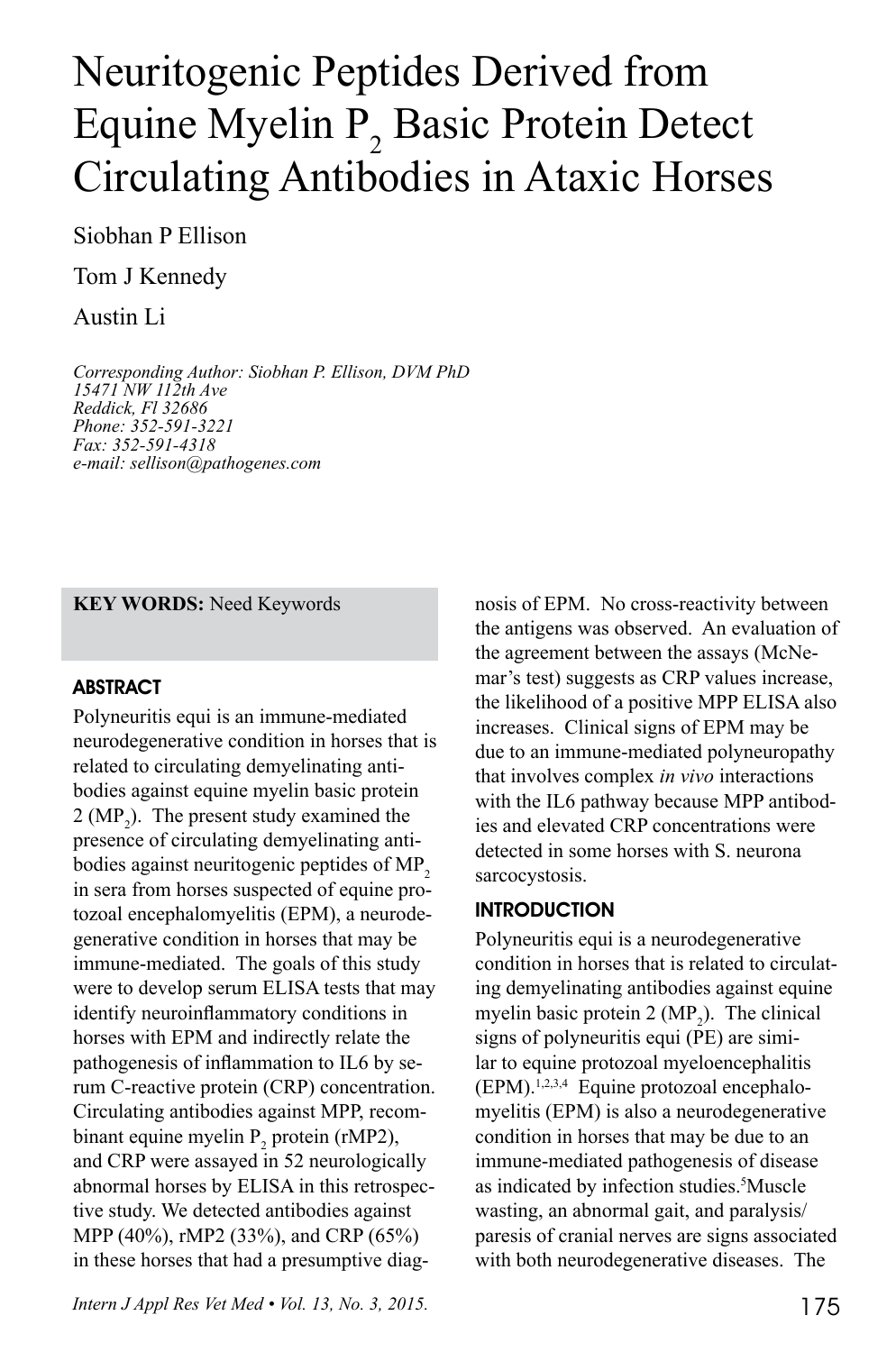etiology of PE is unknown but is generally considered an immunemediated peripheral polyneuritis. The clinical signs associated with EPM are due to inflammation associated with infections by pathogenic protozoa, in most cases *Sarcocystis neurona*. The histopathological lesions of both diseases have been described.1,4 It was suggested that alterations in cytokine levels may contribute to neuropathology seen in horses with EPM, particularly T cellmediated immunity.<sup>5</sup> It is possible that both diseases are linked by a common disease mechanism that stimulates proinflammatory pathways via the IL6 cytokine.

Clinical signs and histopathological lesions that are similar to PE can be experimentally induced in rats.<sup>5</sup> Induction of experimental autoimmune neuritis (EAN) in susceptible animals is accomplished by injection of  $MP_2$  or neuritogenic peptides (MPP) derived from  $MP_2$ , or by passive transfer of lymphocytes from syngeneic animals sensitized to  $MP_2$ . The neuritogenic site for experimental induction of EAN is located on 26 amino acids of MP2. Induction of disease in rats by adoptive transfer into naive rats suggested that the antigenic site for the disease process may due to at least one T cell epitope identified on MPP.6 The neuritogenic peptide, MPP, contains a putative T cell epitope that corresponds to equine cytokine IL6. Equine IL6 shares amino acid sequence homology with residues within the EAN-inducing site of MPP.<sup>6</sup> Cytokine IL6 is a proinflammatory cytokine related to the pathology associated with adoptive transfer of EAN that can be inhibited by anti-IL6 *in vivo*. Levamisole HCl decreases the synthesis of IL6 in dogs and rats. $9,10$  Levamisole HCl was shown to alleviate clinical signs of ataxia in horses with suspected EPM and suggests the pathogenesis of disease may be IL6 related if the mechanism of action of levamisole HCl in horses also blocks IL6 production.<sup>6,7</sup> Antibody reactivity in an ELISA that uses MPP as antigen is not pathogen specific, but may indicate

*Table 1. Antigen sequence for MPP, SAG 6, SAG 1, and IL6 that are homologous to residues on equine myelin basic protein 2.*

| Sequence                      | <b>Name</b>      |
|-------------------------------|------------------|
| <b>GFKNTEISFKLGQEFEETTADN</b> | <b>MPP</b>       |
| <b>EFEETTAD</b>               | SAG <sub>6</sub> |
| <b>FEET</b>                   | SAG <sub>1</sub> |
| <b>TTAD</b>                   | IL 6             |

the mechanism of disease is attributable to cytokine IL6 pro-inflammatory pathways. A BLAST (NCBI) analysis reveals that there are amino acid homologies between the neuritogenic peptide MPP contained within PE and some *S neurona* surface antigens. *Sarcocystis neurona* SAG 4 and SAG 5 share homology with MPP residues that are in the non-disease producing regions of the peptide. However, the *S neurona* SAG's 6 and 1 have sequence homology in the neuritogenic region of the MPP peptide.

Cytokine IL6-dependent stimulation of the acute phase C-reactive protein (CRP) results in detectable serum CRP levels in horses.<sup>7</sup> The IL6 plasma buffering system in horses may preclude sensitive measure of IL6 in plasma, however, the serum CRP concentration may provide an indirect measure of IL6 activity in equine disease.<sup>8</sup> The purpose of this study was to develop a serum ELISA to evaluate the presence of MPP antibodies in horses and implicate the pathogenesis of disease to IL6 pro-inflammation. A serum MPP ELISA may be useful to elucidate the complex *in vivo* interactions associated with neuroinflammation present in PE and EPM.

# MATERIALS AND METHODS

## **Antigens**

A peptide (MPP) that corresponds to amino acid residues 57-78 of equine myelin protein was synthesized (United BioSystems, Herndon, VA). Recombinant myelin P2 protein (MP2) was produced in *E coli*  (MyBiosource, San Diego, CA). *Sarcocystis neurona* 1, 5, 6 antigens were produced as previously described.<sup>6</sup> The sequence of the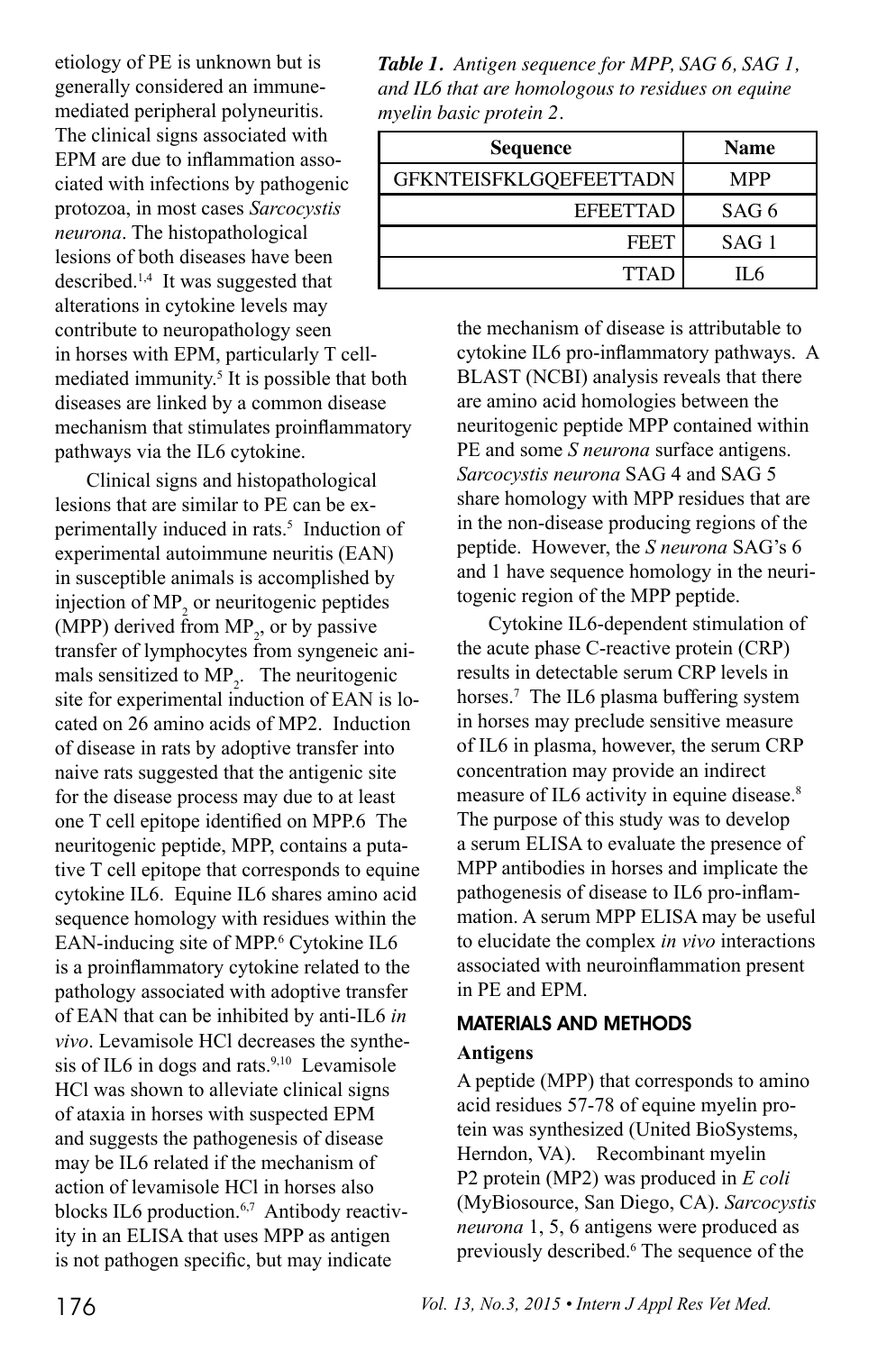common amino acids are shown in Table 1.

#### **Sera**

A positive control *S neurona* SAG 1, 5, 6 serum sample (CP) was obtained from a 12-year-old thoroughbred mare with a 5-week history of

severe ataxia (grade 4). Negative control sera was pooled from 10 clinically normal yearling thoroughbred horses that did not have antibodies against S neurona.

Sera from untreated horses (n=52) that had clinical signs of ataxia with or without muscle wasting determined by veterinarians that suspected EPM were analyzed for *S neurona* antibodies and retrospectively assayed for antibodies against  $MP_2$ , MPP, and CRP. Antibodies were assayed against  $S$  *neurona* SAG 1, 5, 6, and  $MP_2$  in 52 sera. Anti-MPP antibodies and serum concentration of C-reactive protein was determined in 49 sera. Rabbits were immunized with a synthetic 14 amino acid peptide within amino acids 17-77 of human  $\text{PMP}_2$  protein, affinity purified, and lyophilized (Antibody Verify; Las Vegas, NV). Rabbit anti-PMP2 antibodies were diluted to a concentration of 1 mg/ml as a stock reagent. Alkaline phosphatase anti-rabbit was obtained from Sigma Aldrich (St. Louis, MO).

#### **Assay**

The ELISA was performed in 96 well (HyBind, Greiner, Monroe, NC) microtitra-

*Table 2. Results showing the reactivity of sera against antigens used in the ELISA. Rabbit α PMP2 was positive against MPP and MP2 and rSAG 1 and rSAG 6, but not rSAG 5. Control positive sera CP bound antigens MPP, MP2, rSAG's 1, 5, and 6.*

|                                     | <b>MPP</b> | MP. | rSAG 1     | $rSAG5$ $rSAG6$ |            |
|-------------------------------------|------------|-----|------------|-----------------|------------|
| Rabbit $\alpha$ PMP.                | <b>DOS</b> | DOS | <b>pos</b> | neg             | <b>pos</b> |
| $\mathbin{{}^\mathsf{T}\mathsf{P}}$ | <b>pos</b> | pos | <b>DOS</b> | pos             | <b>pos</b> |

tion plates coated with approximately  $0.1\mu$ grams of protein in carbonate buffer. Plates were read on a Molecular Devices automatic plate reader. Optimum concentrations for antigen coating and the detecting antibodies were determined by standard checker-board titration.

The equine  $P_2$  myelin protein ELISA described by Fordyce was modified by using MPP or  $MP_2$  coated and blocked plates.6 Briefly, the plates were incubated for 40 minutes  $(MP_2)$  or 2 hours (MPP) at 37<sup>o</sup>C with diluted serum. The plates were washed and alkaline phosphatase conjugated anti-horse whole molecule (Sigma, St. Louis MO) was added and incubated for 30 minutes at 37°C. Diluted control sera binding to antigens was detected with alkaline phosphatase conjugated anti-rabbit whole molecule (Sigma, St. Louis MO). The plates were washed and reacted with 4-nitrophenyl phosphate in carbonate buffer (pH 9) for 15 and 30 minutes. A positive result was recorded if the OD was  $> 0.518$ . The reciprocal of the last dilution positive (OD 0.518 or greater at 405nm) was recorded as the titer. The serum concentration of C-reactive

**Table 3.** Raw OD 405 showing the binding of rSAG 1, 5, 6, MPP, and MP<sub>2</sub> by S. neurona *positive sera (CP) in serial 2 fold dilutions 1:8 through 1:64, wells A-E. The raw OD 405 after reacting rSAG 1 and rSAG 6 wells with rabbit anti-PMP2 followed by ELISA using S. neurona positive control sera, CP, are shown, wells F, G, and H.* 

|      | rSAG1 |       | rSAG 5   rSAG 6 | <b>MPP</b> | rMP.  | rSAG1 | rSAG5 | rSAG6 |
|------|-------|-------|-----------------|------------|-------|-------|-------|-------|
|      | А     | B     |                 | D          | E     | F     | G     | H     |
| 1:8  | 1.937 | 1.944 | 1.935           | 1.935      | 1.921 | 1.509 | 1.944 | 0.841 |
| 1:16 | 1.922 | 1.929 | 1.916           | 1.898      | 1.890 | 1.500 | 1.929 | 0.680 |
| 1:32 | 1.897 | 1.896 | 1.540           | 1.824      | 1.865 | 1.296 | 1.896 | 0.753 |
| 1:64 | 1.894 | 1.893 | 1.505           | 1.632      | 1.640 | 1.473 | 1.893 | 0.619 |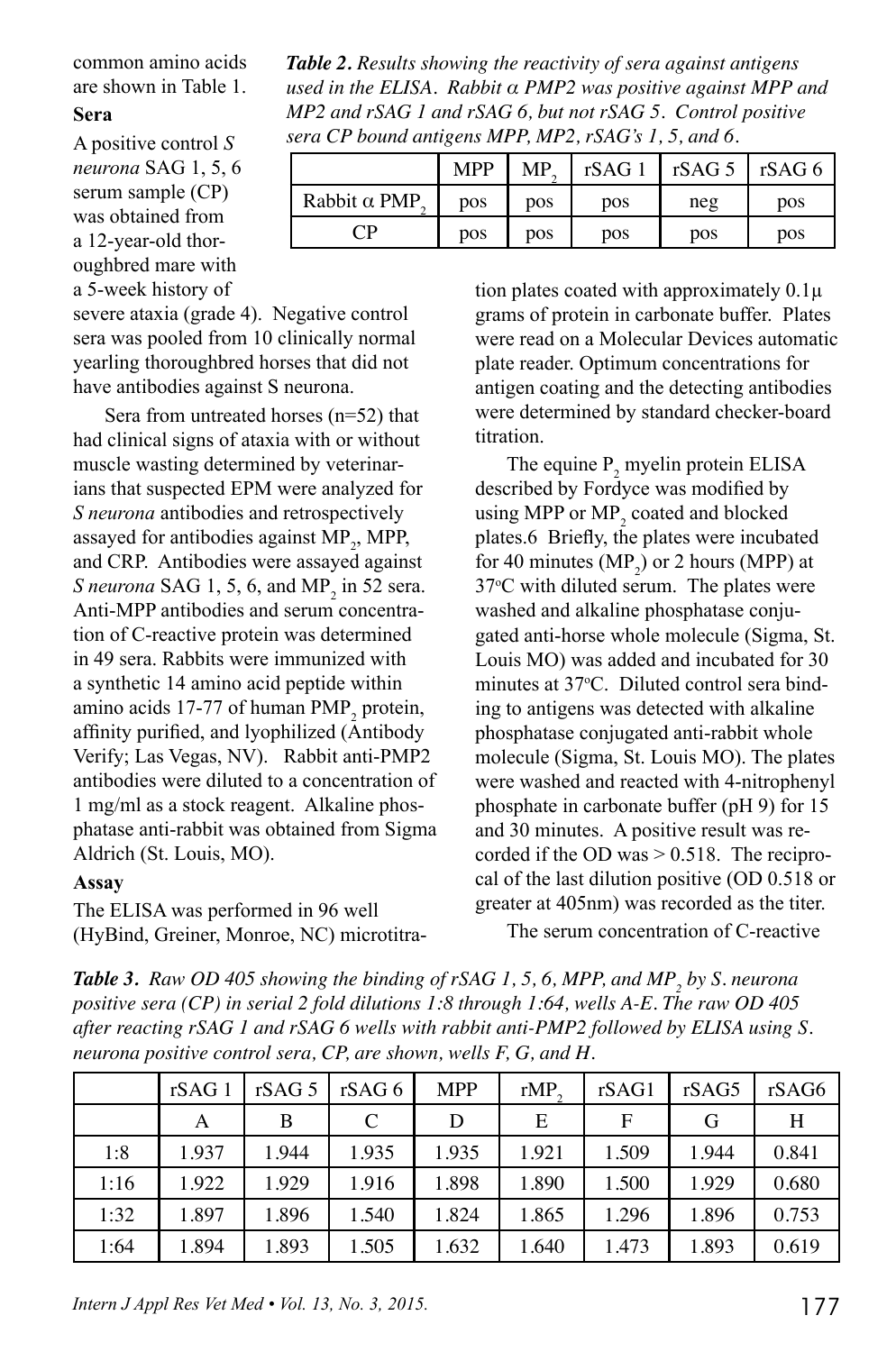|                                             | Number of sera | $\%$ |
|---------------------------------------------|----------------|------|
| MP2 positive                                | 18             | 33%  |
| MPP positive                                | 21             | 40%  |
| S. neurona positive                         | 31             | 60%  |
| S. neurona SAG 1 positive                   | 29             | 56%  |
| S. neurona SAG 6 positive                   | 25             | 48%  |
| CRP positive                                | 32             | 65%  |
| MPP and MP <sub>2</sub> positive            | 7              | 13%  |
| MPP positive and $MP$ <sub>2</sub> negative | 14             | 27%  |
| MPP negative and $MP_2$ positive            | 11             | 21%  |
| MPP negative and MP <sub>2</sub> negative   | 20             | 38%  |
| CRP and MPP positive                        | 12             | 24%  |
| CRP positive and MPP negative               | 20             | 41%  |
| CRP negative and MPP positive               | 7              | 14%  |
| CRP and MPP negative                        | 10             | 20%  |
| $MP_2$ and S. <i>neurona</i> positive       | 17             | 33%  |
| S. neurona negative                         | 21             | 40%  |
| SAG 6 and MPP positive                      | 12             | 23%  |
| SAG 6 positive and MPP negative             | 13             | 25%  |
| SAG 6 negative and MPP positive             | 9              | 17%  |
| SAG 6 and MPP negative                      | 18             | 35%  |
| SAG 1 and MPP positive                      | 13             | 25%  |
| SAG 1 positive and MPP negative             | 15             | 29%  |
| SAG 1 negative and MPP positive             | 8              | 15%  |
| SAG 1 and MPP negative                      | 16             | 31%  |

*Table 4. Results of sera tested by antigen showing the number of sera that were positive and the percent of total sera tested.* 

protein was measured by capture ELISA as per manufacturer recommendations (Genway, San Diego CA).

## RESULTS

Rabbit anti- $PMP_2$  antibody was positive against MPP and  $MP_2$ , and rSAG 1 and rSAG 6, but not rSAG 5 (Table 2). Control positive horse sera (CP) was obtained from an ataxic horse with a presumptive diagnosis of EPM, and was positive against MPP, MP2, rSAG's 1, 5, and 6. Negative control sera from horses without disease did not bind any of the antigens MPP,  $MP_2$ , rSAG 1, 5, or 6 (data not shown).

The neuritogenic peptide MPP may be useful to detect IL 6-mediated neurological dysfunction in horses with suspected EPM.

 $PMP_{2}$  slightly blocked binding of *S neurona* positive sera to rSAG 1 and significantly blocked binding to rSAG 6 antigens (Table 3). This antibody did not block binding to rSAG 5 antigens.

Rabbit anti-

The results of an indirect ELISA using rMP2, MPP, and *S neurona* SAG's as antigen are shown in Table 4. The serum concentration of C-reactive protein was determined, a positive result was a value  $>10 \mu$  grams per ml (data not shown). The distribution of seropositive ataxic horses by antigen is shown in Chart 1.

Assuming MPP or  $MP_2$  indicate a neuropathy, a McNemar's test was used to evaluate agreement between the MPP and SAG 1, SAG 5, and SAG 6

results. For each of these comparisons, the P value is not significant, indicating a lack of agreement/lack of cross-reactivity between these antigens. There was no statistically significant relationship between MPP and CRP concentration, however the comparison suggests as CRP values increase, the likelihood of a positive MPP ELISA also increases, Chart 2.

## **DISCUSSION**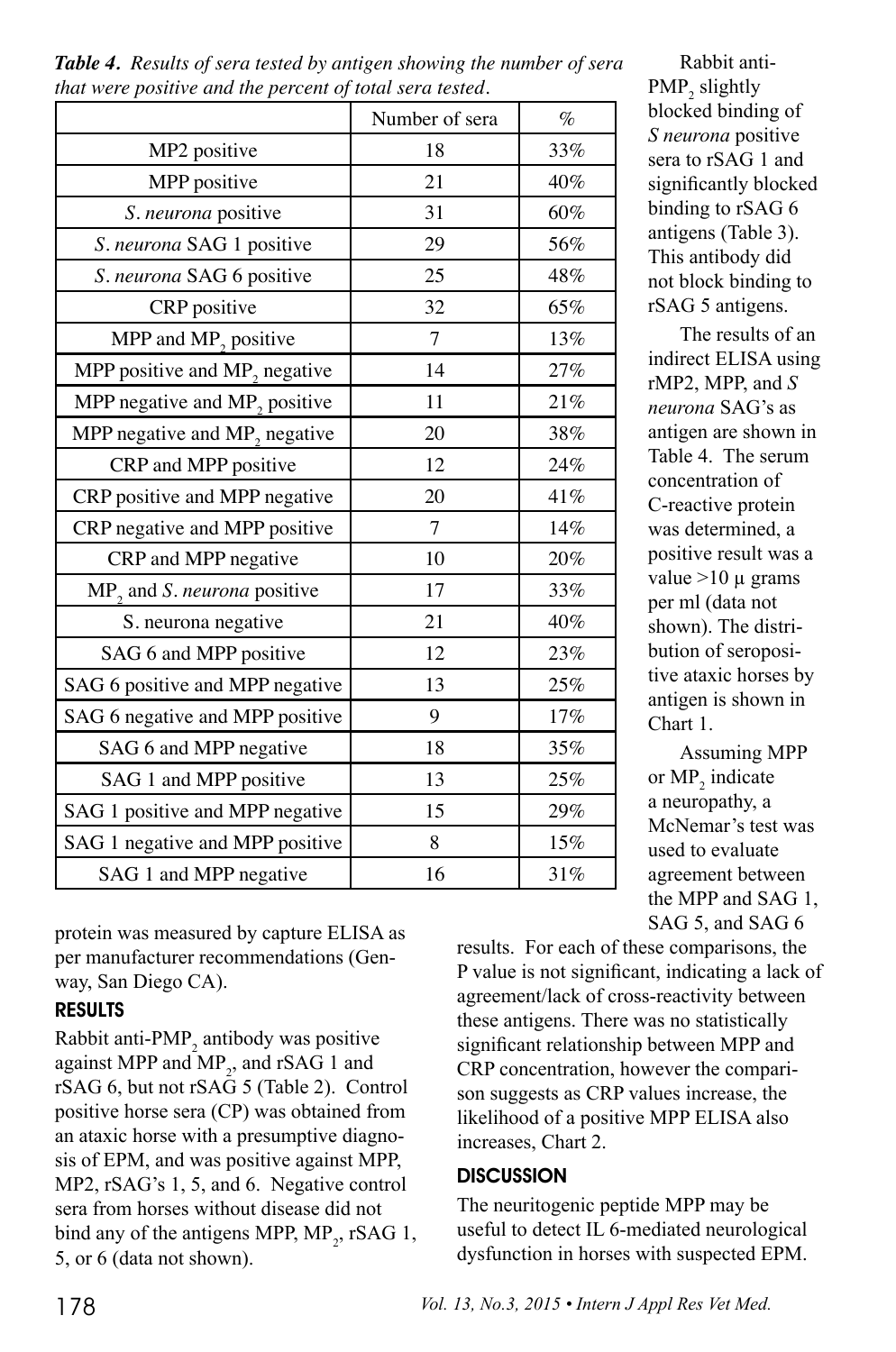Circulating antibodies against  $MP_2$  and the neuritogenic peptide MPP of  $MP_2$  were detected in 32 of 52 horses with suspected EPM in this study. Not all horses were positive for antibodies against both myelin proteins (Table 4). Continued stimulation with whole myelin protein induces disease tolerance in rats without loss of activity against the neuritogenic peptide MPP. Therefore, chronically diseased animals may

*Chart 1. Antibody distribution by antigen binding in horses with suspected EPM.*



be  $MP_2$  negative/MPP positive on antibody tests.5 It was not possible to correlate duration of disease in these horses because onset of disease was not clearly identified.

A diagnostic test that detects MP<sub>2</sub> antibodies in horses with polyneuritis was suggested by Fordyce.<sup>2</sup> Not surprisingly, anti-MP<sub>2</sub> antibody titer was not a useful prognosticator of disease outcome in the Fordyce study. Individual responses to immune stimulation were observed in experimentally induced autoimmune neuritis in rats.<sup>5</sup>

*Chart 2. The relationship between MPP and CRP serum concentration is charted. The line predicting the probablity of an MPP seropositive result indicates that as the serum concentration of CRP increases there is a highr probablity of a positive MPP test indicating that neuroinflammation (MPP positive) may be related to (IL6-induced) CRP.*



*Sarcocystis neurona* challenged horses also produce antibodies when challenged, however, antibody levels are not directly related to clinical signs or prognosis. It was reported that as clinical disease progressed, the serum titer increased in *S neurona* induced infections.12 Individual responses to infections are possible with *S neurona* infections and an absence of circulating antibodies can be due to the variable expression of *S neurona*  surface antigens.<sup>12,13,14</sup>

The MPP peptide contains a putative T cell epitope that allowed adoptive transfer

> of experimental neuritis in rats. Homology with equine IL6 amino acids at MPP residues 74-77 may implicate IL6 as a T cell marker for the disease inducing cells in horses. The cytokine IL6 induces the production of CRP by the liver. We found no statistically significant correlation (95% confidence) between MPP seropositive samples and serum CRP concentration in this group of horses. However, the analysis suggested a linear relationship.

> In this study, as CRP value increased, the probability that the sample is MPP seropositive increased, Chart 2. Antibodies (against MPP) that cross-react or bind IL6 may be expected to reduce

*Intern J Appl Res Vet Med • Vol. 13, No. 3, 2015.* 179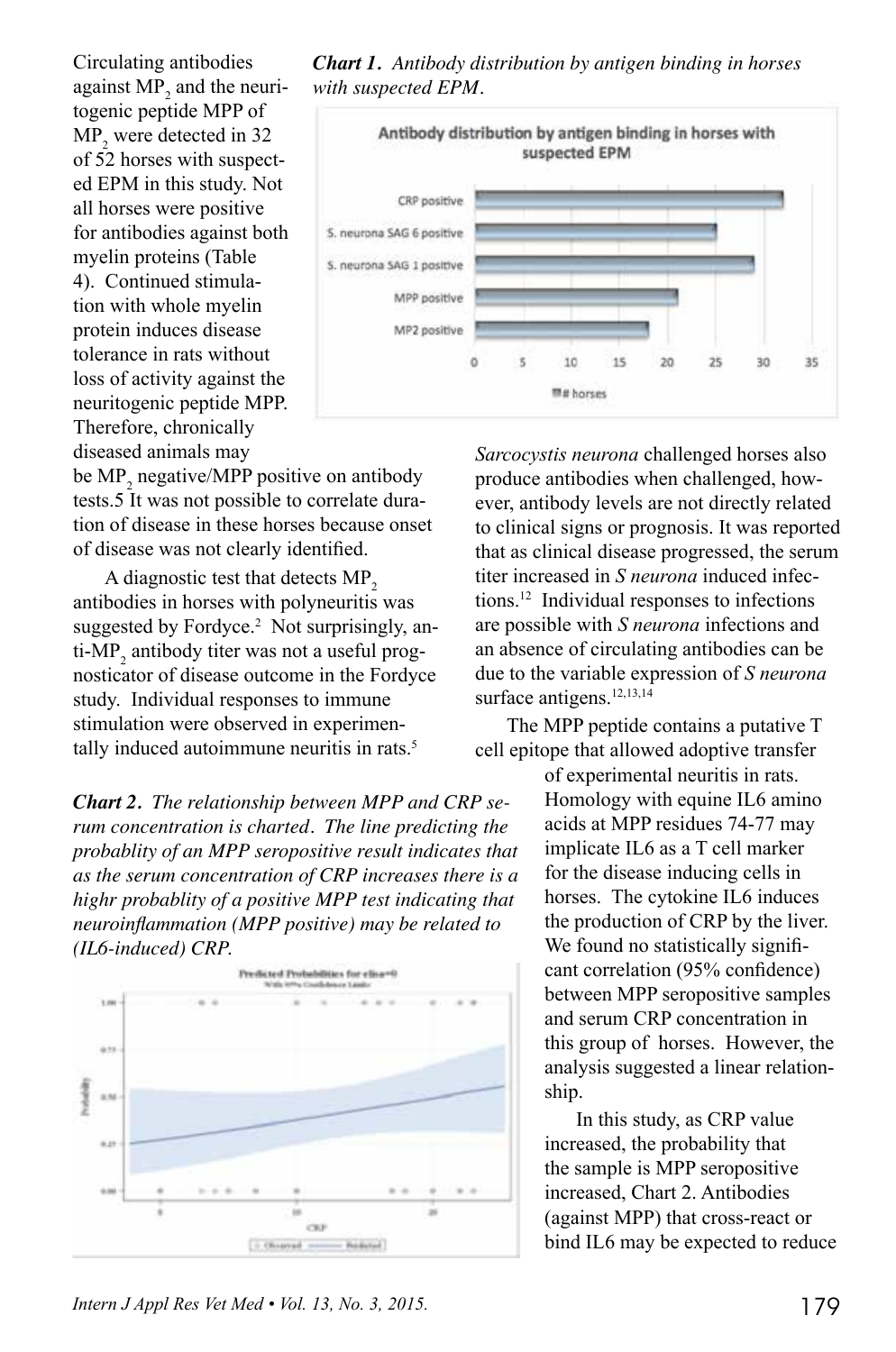the cytokine dependent production of CRP. That was not seen. Cytokine IL6 is a multifunctional cytokine that regulates pleiotropic roles in inflammation.16 The soluble IL6 receptor (sIL6r) is an IL6 agonist, and the control of many IL6 mediated events are regulated via sIL6r. Possibly CRP affects IL6 mediated inflammatory events by releasing sIL6r into the plasma.7 If this is true, one would expect to measure IL6 in the plasma in acute disease. The elevated CRP values in the MPP seropositive horses may indicate that the neuritis is acute, and is mediated through the IL6 cytokine pathways. However, we did not measure IL6 in this study. A sustained elevation in anti-MPP in a horse that is CRP negative may indicate a chronic neuritis as seen in the hyper-immunized EAN rats.

The EPM-suspect horses were seropositive against antibodies to *S neurona* SAG 1, 5, or 6. There is amino acid sequence homology between *S neurona* SAG's 1, 4, 5, and 6 and MPP.<sup>6</sup> In order to investigate the proteomics of SAG proteins in the neuroinflammatory disease process, we identified sequence homology between *S neurona*  SAG's and the neuritogenic peptide MPP and  $MP_2$ . We determined the binding of equine sera to the  $MP_2$  and MPP proteins and the relationship to SAG 1, 5, and 6. Control horse sera was seropositive for all the proteins used in this study. A monospecific polyclonal antibody against amino acid residues was specific to  $MP_2$  bound MPP, rSAG 1, and rSAG 6, but not rSAG 5 antigens. Based on structural and antibody binding data, anti-PMP<sub>2</sub> antibodies presumably reacted with the neuritogenic peptide MPP and not the non-disease producing residues of the equine myelin basic protein 2.

We showed that anti- $PMP_2$  could partially block binding of CP sera to rSAG 1 and rSAG 6, but not rSAG 5. Blocking the binding of CP sera to antigens that had homology in the disease-producing regions of MPP, but not the antigens with homology to the non-disease producing regions of MPP, may support that anti- $PMP_2$  binds the

active disease producing residues of the antigen. The anti-PMP<sub>2</sub> sera did not completely block binding of CP sera to MPP, suggesting anti-PMP<sub>2</sub> does not bind the same regions on MPP as the sera from a diseased horse but may react with multiple epitopes of MPP that include the non-disease producing residues of MPP or additional antigens of  $MP_2$ .

Anti-PMP<sub>2</sub> antibody did not completely block CP binding to rSAG 6, indicating that the antibodies anti-PMP<sub>2</sub> and CP bind different epitopes of rSAG 6 that may include the neuritogenic region of MPP at residues EFEETTAD in this assay. The test results using sera from these clinically ill horses were evaluated by McNemar's test and showed insignificance between MPP or MP2 ELISA and SAG 1, 5, or 6 ELISA test results. The lack of agreement between The ELISA tests indicate the antigens *S neurona*  SAG 1, 5, or 6 and MPP are not crossreactive.

IL6-mediated disease can be assayed using MPP and  $MP_2$ . Assays that use MPP and  $MP_2$  may be useful to elucidate the pathogenesis of disease associated with EPM, but not the etiology. Possibly, early infections with *S neurona* induces peripheral polyneuritis in horses that confounds a diagnosis of EPM. It is possible that the proteomics of parasites antigens facilitate inflammatory disease. However, the SAG 1, 5, 6 ELISA can indicate the etiology is due to *S neurona* because these assays measure different antigens. If the inflammatory component of EPM is IL6-mediated, blocking IL6 is a viable therapeutic strategy for diseased horses.

#### **REFERENCES**

- 1. Antemortem diagnosis of polyneuritis equi. Aleman M, Katzman SA, Vaughn B, Hodges J, Crabbs TA, Christopher GC, Shelton GD, Higgins RJ. 2009, *J Vet Intern Med*, Vol. 23, pp. 665-668.
- 2. Use of an ELISA in the differential diagnosis of cauda equina neuritis and other equine neuropathies. Fordyce S, Edington N, Bridges GC, Wriht JA, Edwards GB. 1987, *Equine Veterinary Journal,*  Vol. 19, pp. 55-59.
- 3. Cauda Equina Neuritis: A Chronic Idiopathic Polyneuritis in Two Horses. Rousseaux CG, Futcher KG, Clark EG, Nayloor JM. 1984, *Can Vet J, Vol*. 25, pp. 214-218.

4. An update on *Sarcocystis neurona* infedctions in

180 *Vol. 13, No.3, 2015 • Intern J Appl Res Vet Med.*